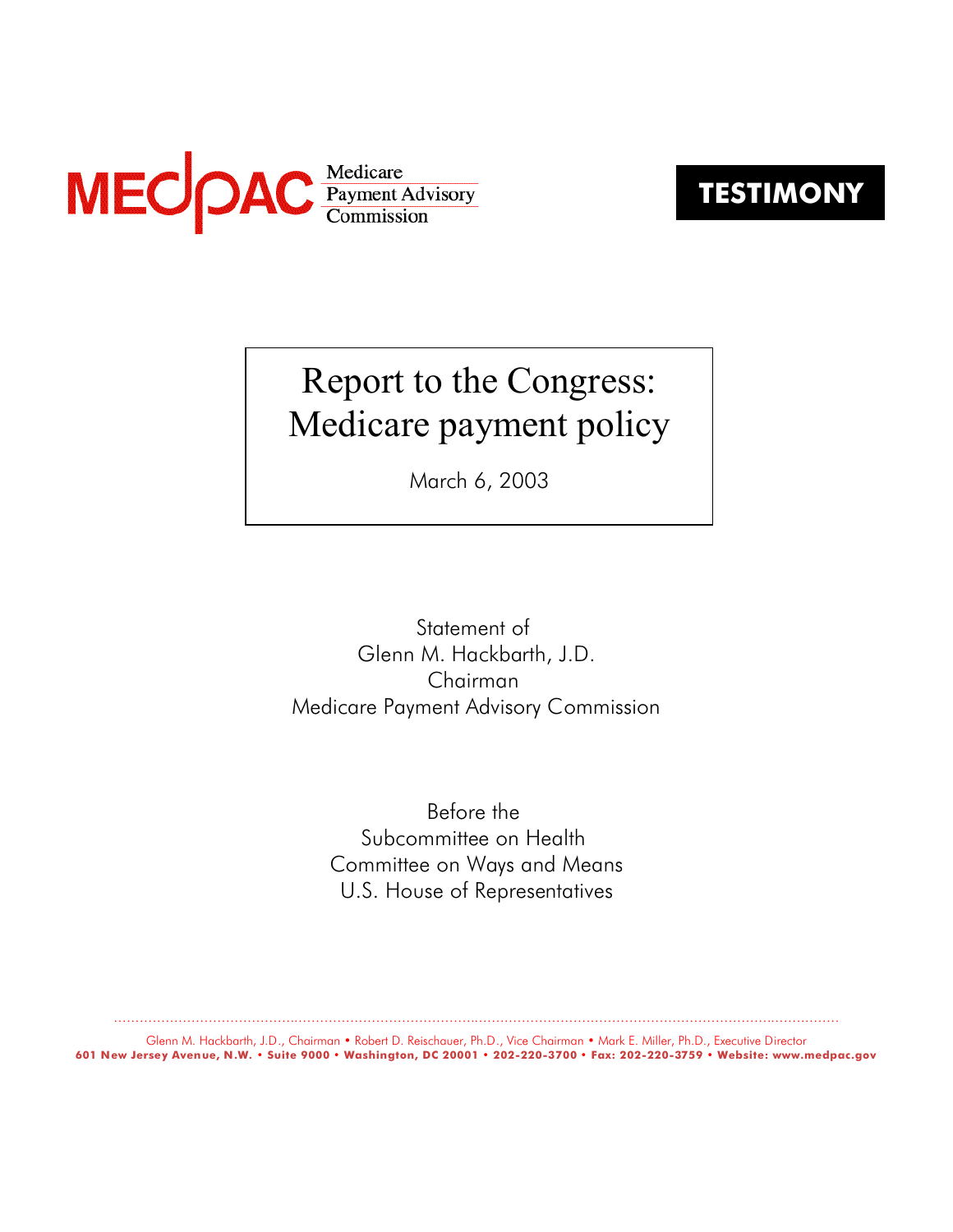Chairman Johnson, Congressman Stark, distinguished Subcommittee members. I am Glenn Hackbarth, chairman of the Medicare Payment Advisory Commission (MedPAC). I am pleased to be here this morning to discuss MedPAC's March report including our recommendations on Medicare payment policy.

The Congress has charged MedPAC with reviewing and making recommendations concerning Medicare payment policies. The Commission's recommendations aim to ensure that Medicare's payment systems set rates that cover the costs efficient providers would incur in furnishing care to beneficiaries. If payments are set too low, providers may not want to participate in the program and Medicare beneficiaries may not have access to quality care. If payments are set too high, taxpayers and beneficiaries bear too large a burden.

In our March report to the Congress, we recommend updates and policy improvements for seven Medicare prospective payment systems (PPSs). After examining indicators such as providers' financial performance under Medicare, changes in the volume of services, the quality of and access to care, providers' access to capital, and market entry or exit, we find that in general, Medicare payments are adequate to cover the costs of efficient providers. Therefore we recommend the following updates for 2004:

- hospital inpatient prospective payment system: a marketbasket index (representing input price changes), less 0.4 representing the net of an increase for technological change and a decrease for expected productivity gains;
- hospital outpatient, physician, and outpatient dialysis payment systems: marketbasket less an allowance of 0.9 percent for expected productivity gains; and
- skilled nursing, home health, and ambulatory surgical center payment systems: zero. For many skilled nursing and home health providers, current payments exceed costs by a large enough margin to offset expected cost growth in 2004. For ambulatory surgical centers the growth in service volume and number of providers suggests payment is more than adequate.

These update recommendations are coupled with others that improve the distribution of payments in a sector to better follow the costs of patient care, or that improve consistency in Medicare purchasing. The update and other recommendations for each sector should be considered as a package, because they are interrelated, and in some cases protect potentially vulnerable providers and thus access to care for beneficiaries.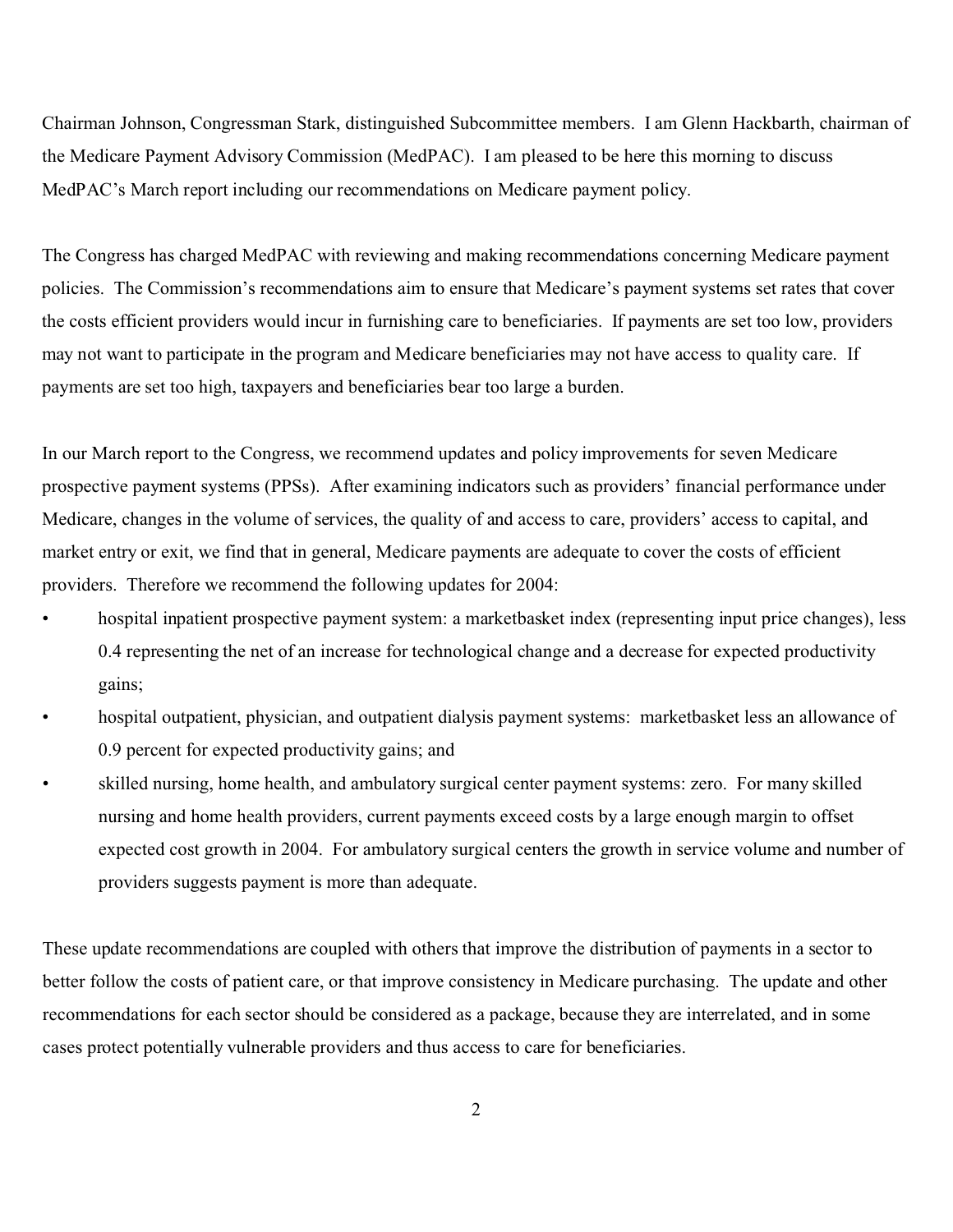We also discuss several broader issues related to Medicare payments:

- considering the context for Medicare payment recommendations (e.g. how the growth of Medicare expenditures compares to that of the economy, the federal budget, and the amount paid by other payers; how to characterize the spending impact of our recommendations);
- assessing Medicare beneficiaries' access to care;
- deciding how Medicare should pay for new technologies; and
- examining the health insurance choices available to Medicare beneficiaries and the characteristics of insurance markets that help determine those choices.

# **Context**

We include in our report spending trends not just for Medicare but also for private sector payers and other federal health care programs. Over the long term, the rate of increase in per capita spending for Medicare beneficiaries has been similar to that for members of private sector health insurance plans and several government-sponsored plans (e.g., the federal employees health benefits program). Year to year, there are different patterns and fluctuations, but the factors driving health care costs appear to operate similarly for all payers. We also report trends in Medicare's share of health care spending in the United States and of the federal budget, and the share overall health care spending represents of gross domestic product. Over the next few decades Medicare will constitute a greater proportion of economic output. Similarly, it will create greater pressure within the federal budget and on beneficiary resources through increased cost sharing.

Therefore, we include in our report estimates of spending changes resulting from each of our recommendations—presented as ranges over one- and five-year periods—and the implications for beneficiaries and providers. Please note that these spending estimates cannot simply be added together to compute an overall estimate. Unlike official budget estimates, they do not take into account the complete package of policy recommendations, the interactions among them, or assumptions about changes in provider behavior.

### **Assessing payment adequacy and updating payments**

We recommend payment adjustments for seven different Medicare prospective payment systems. For each system, we assess whether payments are adequate to cover the cost of efficient providers by using indicators such as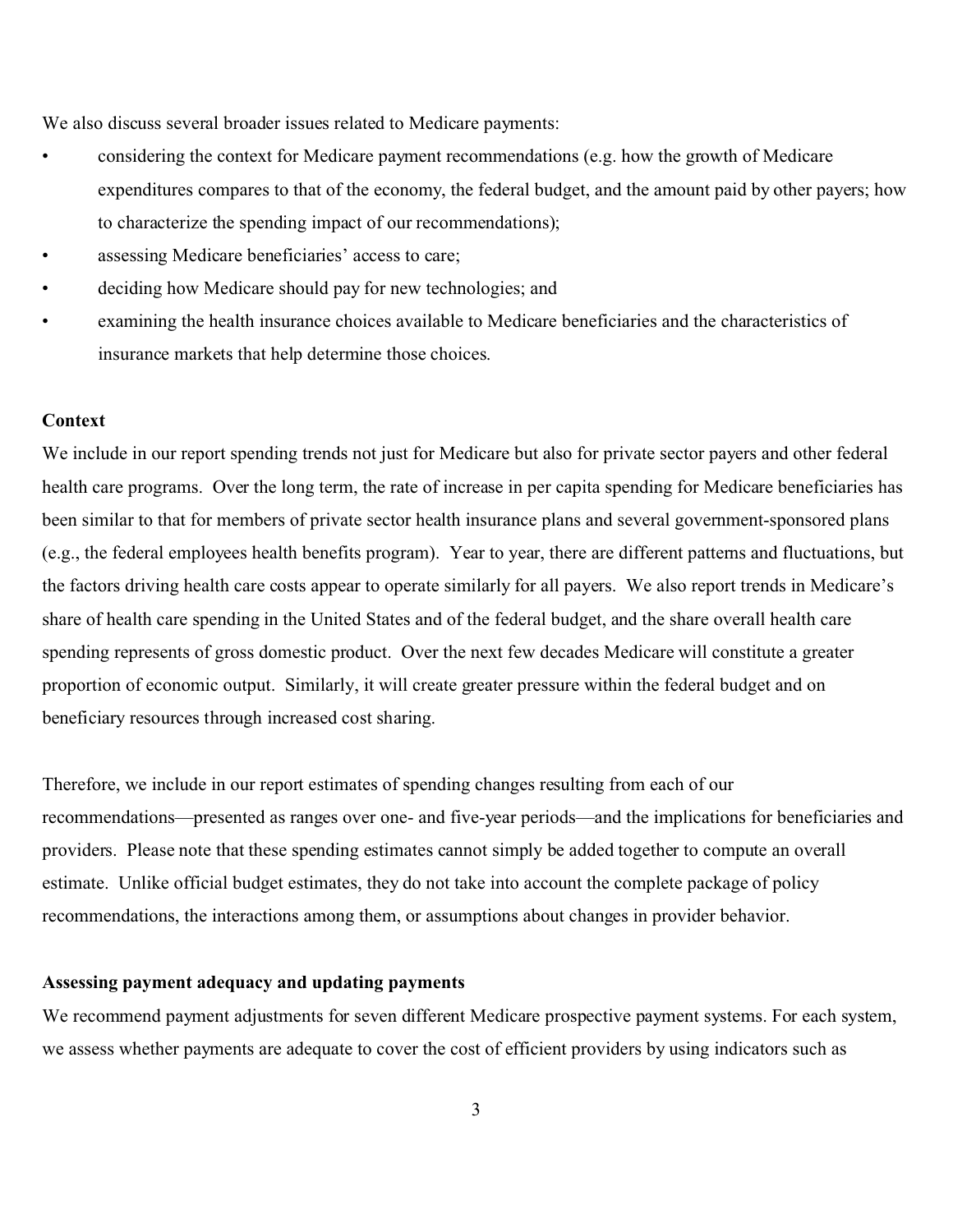providers' financial performance under Medicare, changes in the volume of services, quality of and access to care, providers' access to capital, and market entry or exit. We then address the likely change in efficient providers' costs in 2004. We estimate input price inflation (as measured by a marketbasket index for each sector); allow, when needed, for technological changes that both improve quality and significantly increase costs; and determine a reasonable expectation for productivity gains. For expected productivity gains, we use the 10-year average change in multifactor productivity in the general economy. Our update recommendations reflect our assessment of all of these factors for each payment system. When appropriate, we also make recommendations to improve the distribution of payments among providers within each payment system.

**Hospital inpatient and outpatient services** In the hospital sector we make both update and distributional recommendations. These should be considered as a package both because they are so closely interrelated, and because some distributional recommendations would help certain hospitals that are particularly vulnerable, such as some rural hospitals.

Overall we find that Medicare payments for hospital services are adequate as of fiscal year 2003. Using a margin calculation encompassing nearly all Medicare payments to hospitals, and thus not influenced by cost allocation problems, we estimate a margin for hospital services in 2003 of 3.9 percent. (This includes changes legislated for fiscal year 2004 that will reduce payments.) Other broad indicators, such as trends in volume and access to capital, are also generally consistent with a conclusion of adequate payments. This conclusion, together with consideration of factors likely to affect costs in the coming year—including input price inflation, technological advances, and productivity—support an update for 2004 of marketbasket minus 0.4 percent for inpatient services. Because significant technological advances affecting outpatient services are accounted for through new technology provisions in that payment system, we recommend an outpatient update of market basket minus 0.9 percent for productivity improvement.

The distribution as well as the level of inpatient payments is an issue. For example, the overall Medicare margin varies by hospital group, with hospitals in large urban areas having a margin of 6.9 percent and rural hospitals having a negative margin of 1.9 percent. We recommend five policy changes to improve the distribution of inpatient payments: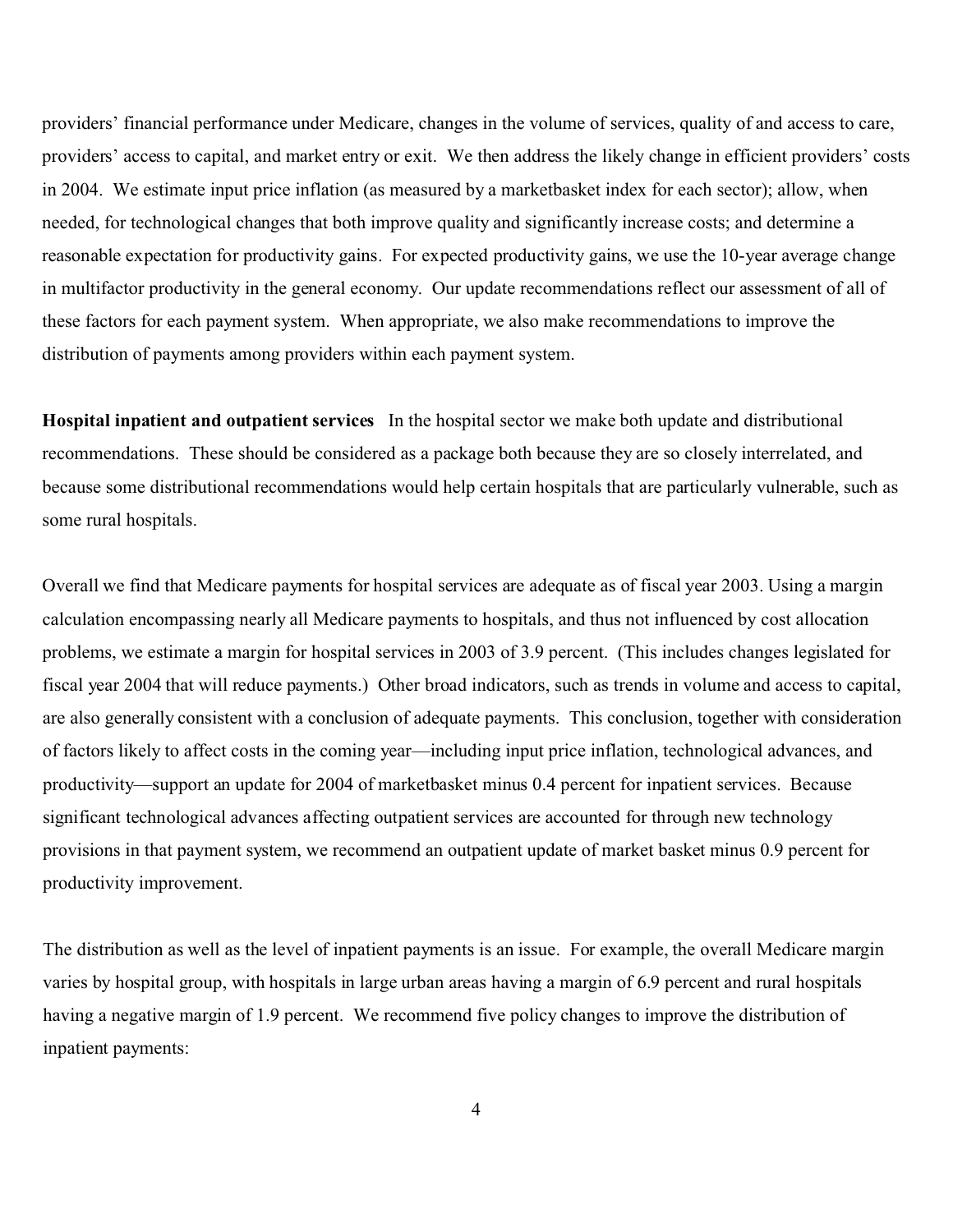- expand the current transfer policy for patients in certain diagnosis related groups (DRGs) who are discharged to post-acute settings after very short hospital stays;
- implement an adjustment for hospitals with very few patients;
- reevaluate the labor share used for geographic adjustment of rates;
- increase the cap on disproportionate share payments that applies to most rural hospitals and urban hospitals with less than 100 beds; and,
- eliminate the differential in base rates for hospitals in rural and small urban areas.

This last recommendation was recently put in law for the period from April 1, 2003 to the end of fiscal year 2003.

We recommend expanding the post-acute care transfer policy to additional DRGs to better allow payments to follow patient care and to prevent hospitals that cannot discharge patients to post-acute care from being disadvantaged. We have recommended the other four policy changes in previous reports and reiterate them now as part of the comprehensive package that, taken together with the inpatient update recommendation, will help maintain the financial viability of the hospital sector. The result of the total package of our hospital recommendations is a 3.2 percent inpatient payment increase for all hospitals taken together. All hospital groups we evaluated show an increase, although the magnitude differs. For example, rural hospitals and hospitals in smaller urban areas would receive increases greater than the market basket (4.2% and 3.6%, respectively). Hospitals in large urban areas, on the other hand, would receive an increase less than the market basket (2.7%). In short, the groups with lower margins before our recommendations would receive higher increases.

A final important issue is the current indirect medical education adjustment to inpatient payments. That adjustment of an additional 5.5 percent for each 10 percent increase in the resident-to-bed ratio, provides payments about twice the level justified by the empirical evidence of the relation between teaching activity and hospitals' Medicare costs. The Commission is not satisfied with the current policy because there is no accountability for the use of the payments above the empirical level. We will explore ways to better target those payments to advance specific Medicare policy objectives through increased accountability.

**Physician services** Medicare payment rates for physician services are based on a fee schedule and are updated annually based on the sustainable growth rate system that ties updates to growth in the national economy and other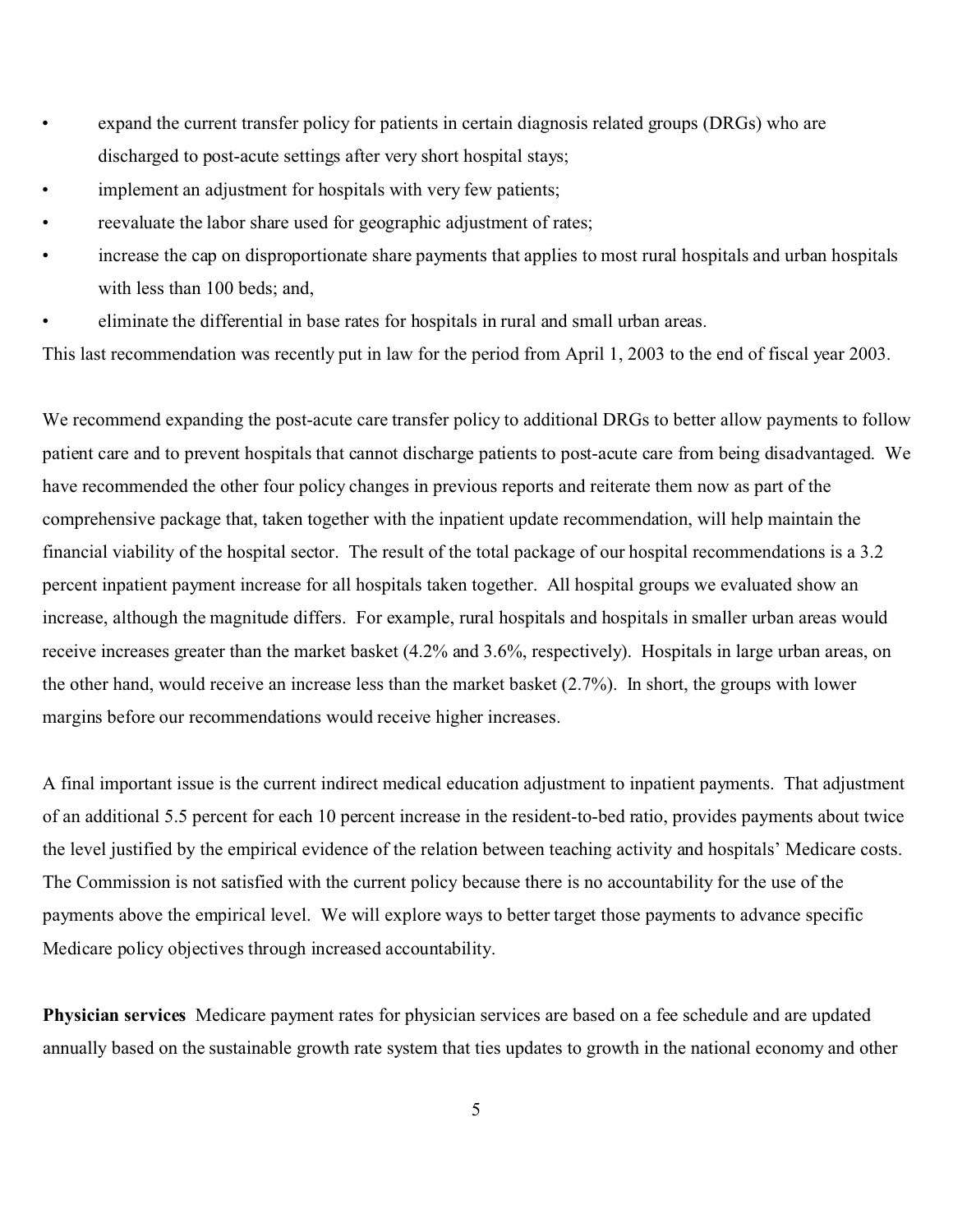factors. Under this system, the update for 2003 would have been negative 4.4 percent. CMS implementation of recent Congressional action, however, is now expected to produce a positive update of 1.6 percent for 2003.

When assessing payment adequacy we find a mixed picture. The number of physicians billing Medicare has increased and national indicators of access are still good. There are, however, anecdotal reports of access problems in some geographic markets and specialities. A national survey of physicians suggests they are becoming more selective about accepting new Medicare patients—but that is true for private HMO and Medicaid patients as well. Finally, Medicare payment rates have fallen somewhat relative to payment rates in the private sector, although they are still above levels seen in the mid-1990s.

Although there was a negative update in 2002, the volume of physician services increased; as a result, so did program spending. Program spending for physician services is projected to continue to increase even in the face of future negative updates. For example, the March 2002 Congressional Budget Office baseline projected average annual growth in program spending for physician services of 4 percent from 2001 to 2006 even with negative updates for five years.

From this assessment, and given recent Congressional action on the 2003 update, the Commission concludes that payments are adequate. Therefore, we recommend an update for 2004 that equals the estimated change in input prices for physician services, less an adjustment for productivity growth.

**Skilled nursing facility services** Aggregate Medicare payments for skilled nursing facilities (SNFs) are at least adequate for fiscal year 2003. For freestanding SNFs—about 90 percent of providers in this sector—we estimate aggregate Medicare margins to be 11 percent in 2003. Including the 10 percent of SNFs that are hospital-based, the aggregate SNF margin is about 5 percent. The high margin for freestanding SNFs reflects a decline in costs in recent years. This decline is a response to incentives in the SNF prospective payment system (PPS) following high cost growth prior to its introduction. Preliminary evidence indicates that the decline in costs has not resulted in a lower quality of care. Because the PPS for SNFs is still relatively new, we expect this cost trend to continue into 2004, offsetting increases in input prices and other factors. Therefore, we recommend that the Congress not update payment rates for SNFs for fiscal year 2004.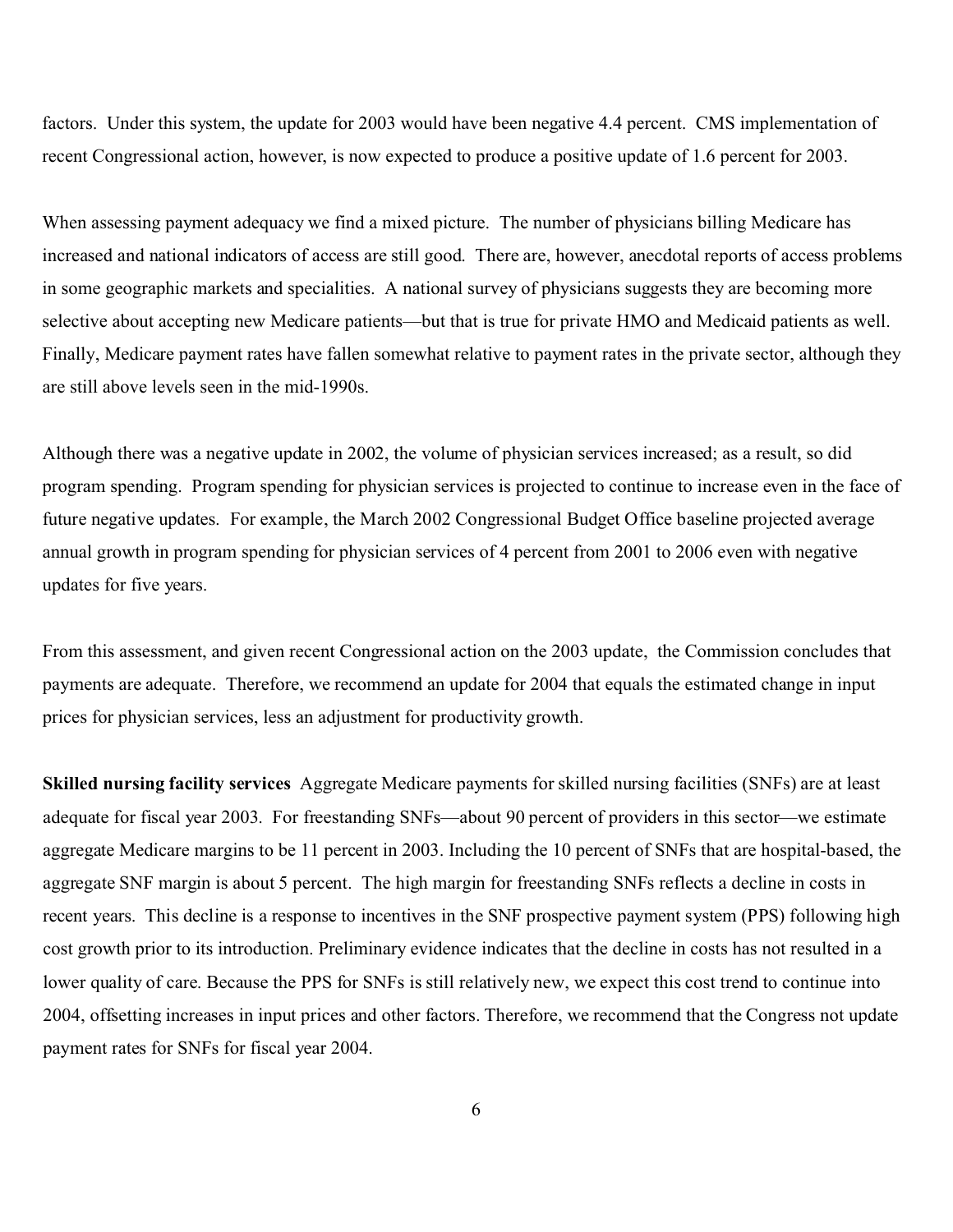Weaknesses in the current classification system for care in SNFs result in payments that are not distributed appropriately to account for the expected resource needs of different types of Medicare beneficiaries. Resources should be reallocated until the classification system is improved or replaced. As a start, we recommend that the Congress give the Secretary authority to reallocate money currently used as a payment add-on for rehabilitation classification groups to other classification groups so that payment more closely follows patient costs. This reallocation will benefit hospital-based SNFs to the extent that they serve patients with conditions more complex than those of patients in freestanding SNFs; therefore, no separate update for hospital-based SNFs is recommended. If this reallocation does not occur in a timely manner, however, the Congress should provide a marketbasket update less productivity adjustment of 0.9 percent for hospital-based SNFs only.

**Home health services** Current aggregate Medicare payments for home health services are more than adequate relative to costs. For the first time, we now have cost data showing how home health agencies are performing under the PPS. We estimate that the Medicare margin for home health services in fiscal year 2003 will be over 23 percent, even after accounting for the so-called 15 percent payment reduction and the expiration of the current 10 percent rural add-on. Another measure of financial performance, the ratio of payments to charges, also indicates more than adequate payments. Payments are well above charges—12 percent overall—and assuming agencies charge more than costs, payments exceed costs by at least 12 percent. Providers have responded to the new PPS by changing the services they provide during home health episodes: providing fewer visits but more therapy. The cost of providing an episode of home health services is lower as a result. Other broad indicators also suggest that payments are adequate: access to care is generally good, the rate of decline in the number of users has decreased, and the entry and exit of agencies has remained stable for the third year in a row.

In the past, we have recommended updates that emphasized stability for this sector because we lacked data on agencies' financial performance, and also wanted to give providers time to adapt to the new payment system. Home health agencies have adapted, and we expect them to continue to adapt during the coming year, further reducing the costs of providing an episode of care. Therefore, we recommend that the Congress not update payment rates for home health services for fiscal year 2004. Because of potential challenges that providers may face in rural areas, we also recommend that the Congress extend for one year, at a rate of 5 percent, add-on payments for home health services provided to Medicare beneficiaries who live in rural areas.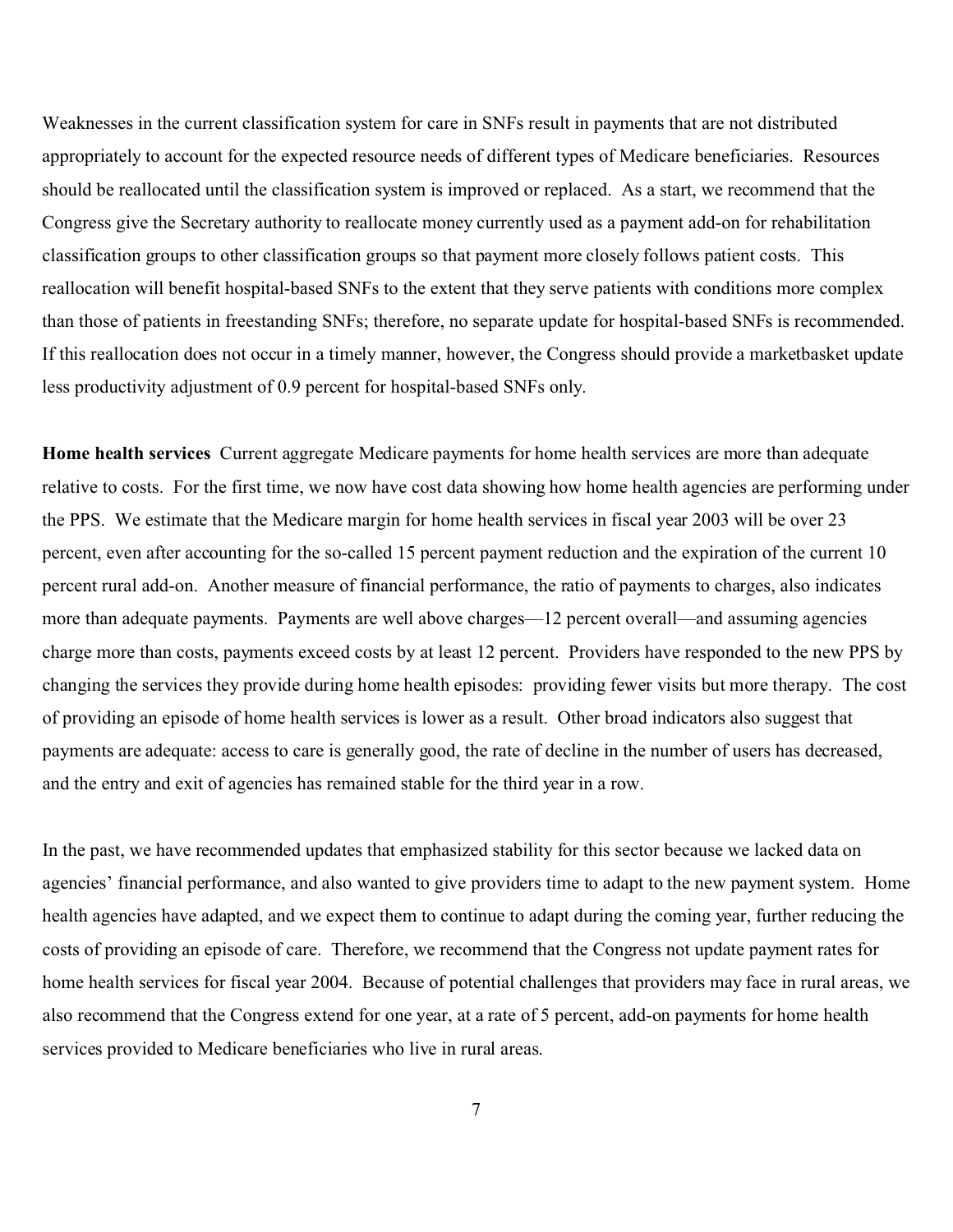**Outpatient dialysis services** Current aggregate Medicare payments for outpatient dialysis services for beneficiaries with end-stage renal disease are adequate. Together, payments for composite rate services and injectable drugs—the two main components of payment to providers of outpatient dialysis services—exceeded providers' costs by about 4 percent in 2001. We conservatively estimate that the aggregate payment-to-cost ratio will be no lower than 1.01 in 2003. If payment for injectable drugs and their profitability relative to composite rate services continue to increase from 2001 to 2003, as is likely, the ratio will be higher. Other indicators—such as continued entry of for-profit freestanding providers, increases in the volume of services provided, lack of evidence of beneficiaries facing systematic problems in accessing care, continued improvements in the quality of dialysis care, and providers enjoying adequate access to capital—together support the conclusion that Medicare's outpatient dialysis payments are adequate relative to efficient providers' costs. To account for changes in providers' costs in the coming year, the Congress should update the composite rate for outpatient dialysis services for 2004 by the change in input prices, less a 0.9 percent adjustment for productivity gains.

**Ambulatory surgical center services** An ambulatory surgical center (ASC) is a distinct entity that exclusively furnishes outpatient surgical services. The current payment rates for ASC services are based on a cost survey conducted in 1986. Because of the age of the data, our first recommendation in this sector is that the Secretary expedite the collection of recent ASC charge and cost data for the purpose of analyzing and revising the ASC payment system. Because there are no recent data on the cost of providing ASC services to Medicare beneficiaries, we looked at market factors and concluded that current payments for ASC services are more than adequate. The growth in the number of ASCs has been rapid: between 1997 and 2001, the number of Medicare-certified ASCs more than doubled. The volume of procedures provided by ASCs to beneficiaries increased by over 60 percent between 1997 and 2001. Over the last 10 years, the increase in payments is even more pronounced—in nominal dollars, payments have increased fourfold. In addition, as indicated by their rapid growth, ASCs have sufficient access to capital. Current Medicare payments for ASC services are at least adequate to cover next year's expected increase in ASCs' costs. Therefore, we recommend that the Congress not update the payment rates for ASC services for fiscal year 2004.

In addition, although costs in ASCs should be lower than in hospital outpatient departments because ASCs have less regulatory burden and serve less medically complex patients, the ASC rate is currently higher than the outpatient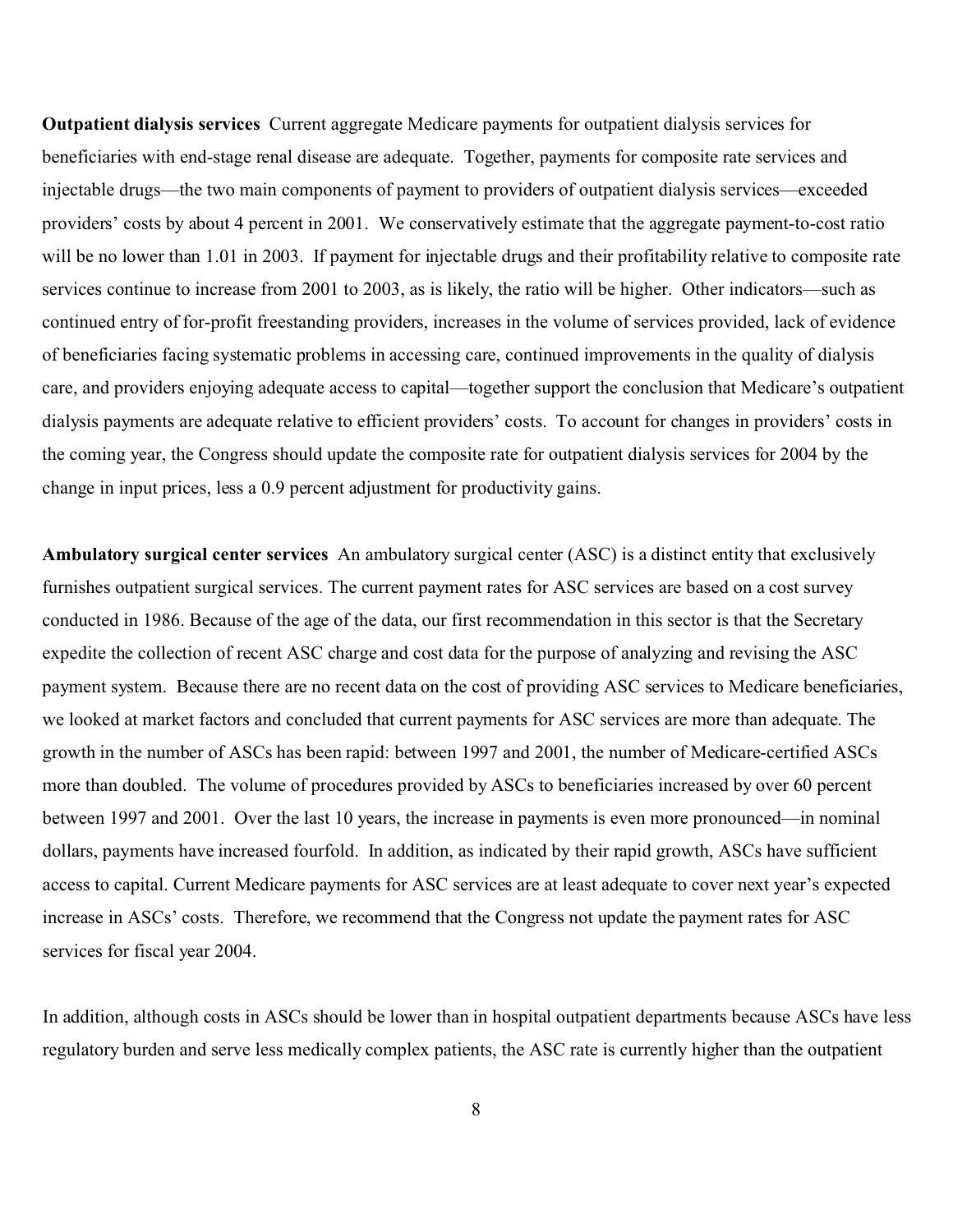hospital rate for several high-volume procedures. Therefore, we recommend the Congress ensure payment rates for ASC procedures do not exceed hospital outpatient PPS rates for those same procedures after accounting for differences in the bundle of services covered.

# **Access to care**

A basic goal of Medicare is to ensure that elderly and disabled Americans have access to appropriate, quality health care. Therefore, we plan to monitor three dimensions of beneficiaries' access to Medicare-covered services each year: (1) the health system's capacity, (2) beneficiaries' ability to obtain care, and (3) access to appropriate care. We do not find widespread problems in beneficiaries' access to care. Although more selective about accepting patients from a number of payers than in the past, the vast majority of physicians are accepting at least some new Medicare beneficiaries. Post-acute services are generally available, although it has become more difficult to place the most complex patients in SNFs. Nonetheless, some issues will require careful monitoring. As in other populations, certain beneficiaries—those in poor health, with low incomes, and without supplemental insurance—report more difficulty than others in accessing appropriate services. In addition, while the trend is improving, many beneficiaries are not receiving the most appropriate clinically recommended services. Finally, shortages of nurses could affect the availability or timeliness of certain services, and demographic trends raise concerns about the capacity of the health system over time.

### **Payment for new technologies**

Medicare has the dual responsibility to pay enough for beneficial new technologies to ensure beneficiaries' access to care, while also being a prudent purchaser of new technologies. Prospective payment systems tend to promote the use of new technologies that reduce costs, but may slow adoption of technologies that increase costs. The inpatient and outpatient PPSs therefore, incorporate the costs of new technologies through special payment mechanisms as well as through an annual review of payment rates. To ensure fair treatment across technologies and payment systems, MedPAC recommends that the clinical criteria currently applied to all new technology applicants under the inpatient PPS, and to new medical device applicants under the outpatient PPS, be extended to new drugs and biologicals applicants under the outpatient PPS.

#### **Health insurance choices for Medicare beneficiaries**